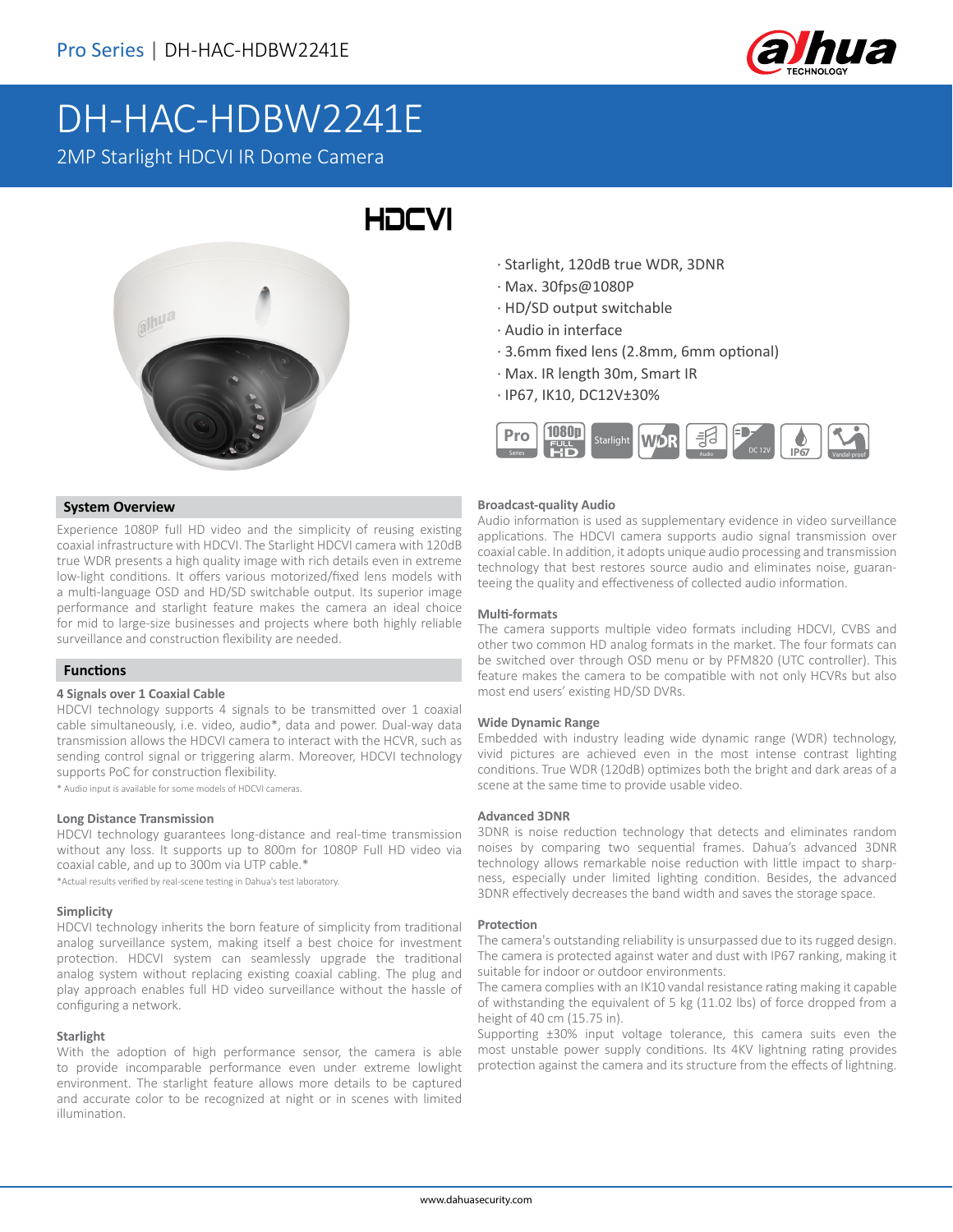## Pro Series | DH-HAC-HDBW2241E

#### **Technical Specification**

#### Camera

| Image Sensor                    | 1/2.8" CMOS                                 |
|---------------------------------|---------------------------------------------|
| <b>Effective Pixels</b>         | 1920(H)×1080(V), 2MP                        |
| <b>Scanning System</b>          | Progressive                                 |
| <b>Electronic Shutter Speed</b> | PAL: 1/4s~1/100000s<br>NTSC: 1/3s~1/100000s |
| Minimum Illumination            | 0.004Lux/F1.6, 30IRE, OLux IR on            |
| S/N Ratio                       | More than 65dB                              |
| <b>IR Distance</b>              | Up to 30m (98feet)                          |
| IR On/Off Control               | Auto / Manual                               |
| <b>IR LEDS</b>                  | 12                                          |
| Lens                            |                                             |
| Lens Type                       | Fixed lens / Fixed iris                     |
| Mount Type                      | Board-in                                    |
| Focal Length                    | 3.6mm (2.8mm Optional)                      |
| Max Aperture                    | F1.6                                        |
| Angle of View                   | $H: 86.9^{\circ} (110^{\circ})$             |
| <b>Focus Control</b>            | N/A                                         |
| <b>Close Focus Distance</b>     | 1200mm (500mm)<br>47.2" (19.7")             |

#### DORI Distance

\*Note: The DORI distance is a "general proximity" of distance which makes it easy to pinpoint the right camera for your needs. The DORI distance is calculated based on sensor specification and lab test result according to EN 62676-4 which defines the criteria for Detect, Observe, Recognize and Identify respectively.

|           | <b>DORI</b><br>Definition | <b>Distance</b>                             |
|-----------|---------------------------|---------------------------------------------|
| Detect    | $25px/m$ ( $8px/ft$ )     | $2.8$ mm: $39m(128ft)$<br>3.6mm: 55m(180ft) |
| Observe   | 63px/m (19px/ft)          | 2.8mm: 15m(49ft)<br>3.6mm:22m(27ft)         |
| Recognize | $125px/m$ (38 $px/ft$ )   | $2.8$ mm: $8m(26ft)$<br>3.6mm: 11m(36ft)    |
| Identify  | 250px/m (76px/ft)         | $2.8$ mm: $4m(13ft)$<br>3.6mm:6m(20ft)      |

#### Pan / Tilt / Rotation

|                   | Pan: $0^{\circ} \approx 355^{\circ}$       |
|-------------------|--------------------------------------------|
| Pan/Tilt/Rotation | Tilt: $0^{\circ}$ $\sim$ 65 $^{\circ}$     |
|                   | Rotation: $0^\circ$ $\approx$ 355 $^\circ$ |

#### Video

| Resolution | 1080P (1920×1080)                   |
|------------|-------------------------------------|
| Frame Rate | 25/30fps@1080P, 25/30/50/60fps@720P |

| Video Output                              | 1-channel BNC high definition video output / CVBS<br>video output (DIP switch)                                                    |
|-------------------------------------------|-----------------------------------------------------------------------------------------------------------------------------------|
| Day/Night                                 | Auto (ICR) / Manual                                                                                                               |
| OSD Menu                                  | Multi-language                                                                                                                    |
| <b>BLC Mode</b>                           | BLC / HLC / WDR                                                                                                                   |
| <b>WDR</b>                                | 120dB                                                                                                                             |
| Gain Control                              | AGC                                                                                                                               |
| <b>Noise Reduction</b>                    | 2D/3D                                                                                                                             |
| <b>White Balance</b>                      | Auto / Manual                                                                                                                     |
| Smart IR                                  | Auto / Manual                                                                                                                     |
| Certifications                            |                                                                                                                                   |
| Certifications                            | CE (EN55032, EN55024, EN50130-4)<br>FCC (CFR 47 FCC Part 15 subpartB, ANSI C63.4-2014)<br>UL (UL60950-1+CAN/CSA C22.2 No.60950-1) |
| Interface                                 |                                                                                                                                   |
| Audio Interface                           | $\mathbf{1}$                                                                                                                      |
| Felectrical                               |                                                                                                                                   |
| Power Supply                              | 12V DC ±30%                                                                                                                       |
| Power Consumption                         | Max. 4.4W (12V DC, IR on)                                                                                                         |
| Environmental                             |                                                                                                                                   |
| <b>Operating Conditions</b>               | -40°C ~ +60°C (-40°F ~ +140°F) / Less than 90% RH<br>* Start up should be done at above-40°C (-40°F)                              |
| <b>Storage Conditions</b>                 | -40°C ~ +60°C (-40°F ~ +140°F) / Less than 90% RH                                                                                 |
| Ingress Protection & Vandal<br>Resistance | IP67 & IK10                                                                                                                       |
| Construction                              |                                                                                                                                   |
| Casing                                    | Aluminium                                                                                                                         |
| <b>Dimensions</b>                         | Φ109.9mm×81.0mm (Φ4.33"×3.19")                                                                                                    |
| Net Weight                                | 0.21kg (0.46lb)                                                                                                                   |
| <b>Gross Weight</b>                       | 0.31kg (0.68lb)                                                                                                                   |